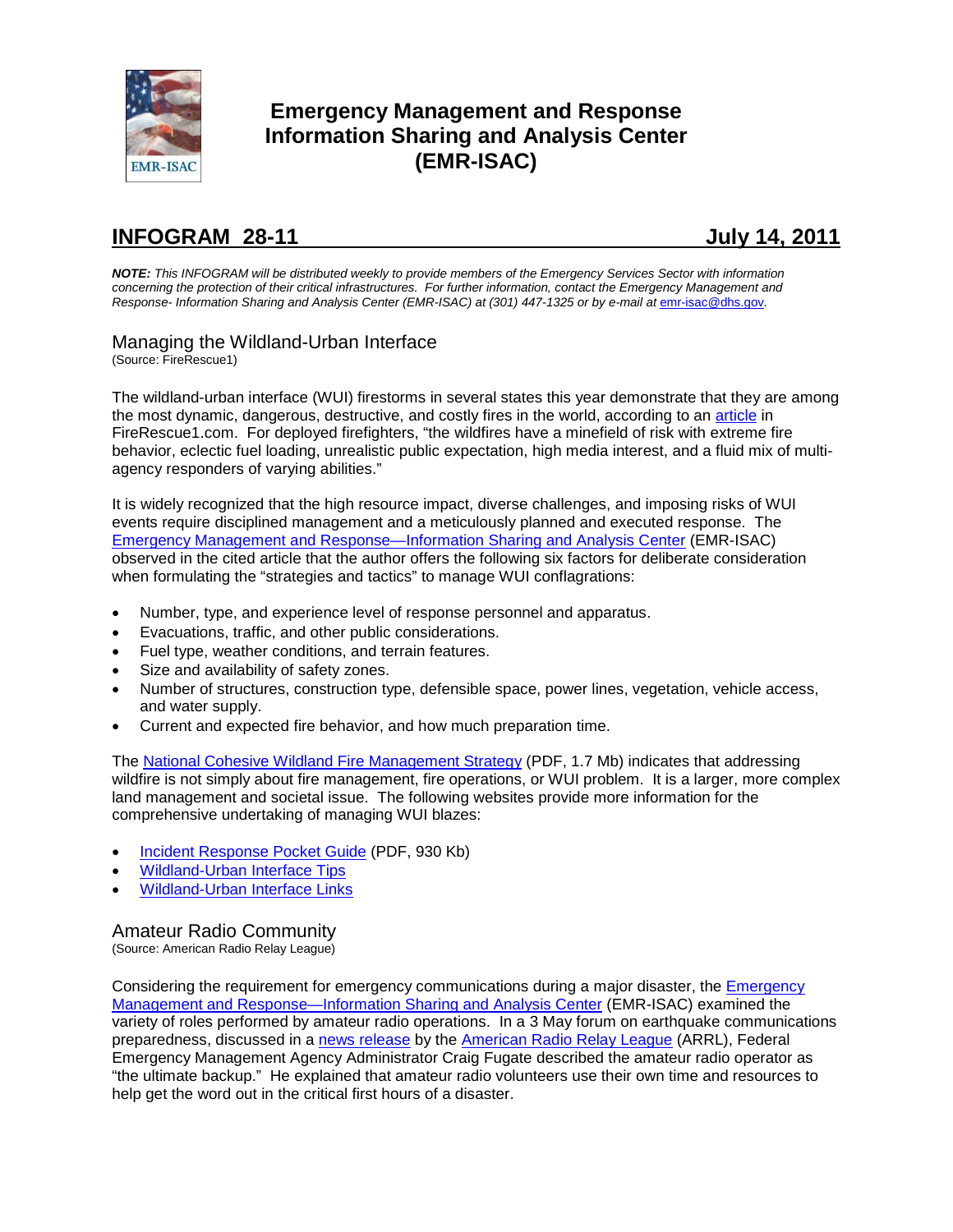There are two groups of volunteer radio operators that provide assistance during an emergency: [Radio](http://www.usraces.org/)  [Amateur Civil Emergency Service](http://www.usraces.org/) (RACES) and [Amateur Radio Emergency Service](http://ares.org/) (ARES). RACES operators, who are registered with state and local governments, are activated after an emergency declaration. They usually operate from state emergency operations centers. ARES members provide emergency communications before an emergency has been officially declared. Many radio operators participate in both organizations.

During the communications forum, Administrator Fugate explained that there is a tendency to dismiss the crucial role of amateur radio operations. To ensure essential communications when disaster occurs, particularly when wired and wireless systems fail, he recommended the inclusion of the amateur radio community in emergency communications plans. He stated: "Amateur radio oftentimes is our last line of defense."

See the [WJHG article](http://www.wjhg.com/home/misc/Amateur__124576004.html) for a recent example of how amateur radio operators have become capability multipliers during local emergencies.

## Cyber Terrorism Awareness

(Source: ComputerWeekly.com)

Although there is currently no evidence of systematic cyber terrorism, [ComputerWeekly.com](http://www.computerweekly.com/Home/) reported in a [12 July article](http://www.computerweekly.com/Articles/2011/07/12/247249/Cyber-terrorism-set-to-increase-after-al-Qaeda-calls-for-more-cyber-attacks-says.htm) that cyber terrorism will become an increasing problem as the tools and techniques needed for cyber attacks become more widely available. Based on her research, the author wrote: "Terrorists are utilizing a range of new technologies to ramp up attacks."

The **[Emergency Management and Response—Information Sharing and Analysis Center](http://www.usfa.dhs.gov/fireservice/subjects/emr-isac/index.shtm) (EMR-ISAC)** learned that nationwide electronic data networks are intimately linked to practically all elements of daily life, including critical infrastructures such as the emergency services, which includes 9-1-1 centers. This reliance on networked operations and wireless data systems increases the potential for the exploitation of gaps in electronic defenses.

The [U.S. Computer Emergency Readiness Team](http://www.us-cert.gov/) (US-CERT) prepared numerous [cyber security tips](http://www.us-cert.gov/cas/tips/) to mitigate or eliminate the threat of a cyber attack by domestic criminals or transnational terrorists. The following salient recommendations have been summarized for the benefit of emergency departments and agencies:

- Ensure that all computers have updated security software (i.e., anti-spyware, anti-virus, and firewall), Web browsers, and operating systems.
- Set policy requiring employees to use long, complex passwords that they change at least every 60 days.
- Include or update cybersecurity practices in employee handbooks and insert policies regarding the use of mobile devices and laptops when offsite.
- Create a recovery or restoration plan in case of data loss.
- Initiate policy to turn computers off at night and other down times.
- Delete unused and old data.
- Remain current on trends in cybersecurity and emerging threats.

Additional information to protect against cyber terrorism can be seen at [staysafeoneline.org](http://www.staysafeonline.org/) and at [onguardonline.gov.](http://www.onguardonline.gov/) 

Continuity of Operations Webinar Series (Source: FEMA)

The **Emergency Management and Response—Information Sharing and Analysis Center** (EMR-ISAC) was notified about the start of the monthly [continuity of operations webinar series](http://sharing.govdelivery.com/bulletins/GD/USDHSFEMA-157805) offered by the [Federal](http://www.fema.gov/)  [Emergency Management Agency](http://www.fema.gov/) (FEMA). The webinars are specifically designed for those who plan, train, and manage continuity of operations programs.